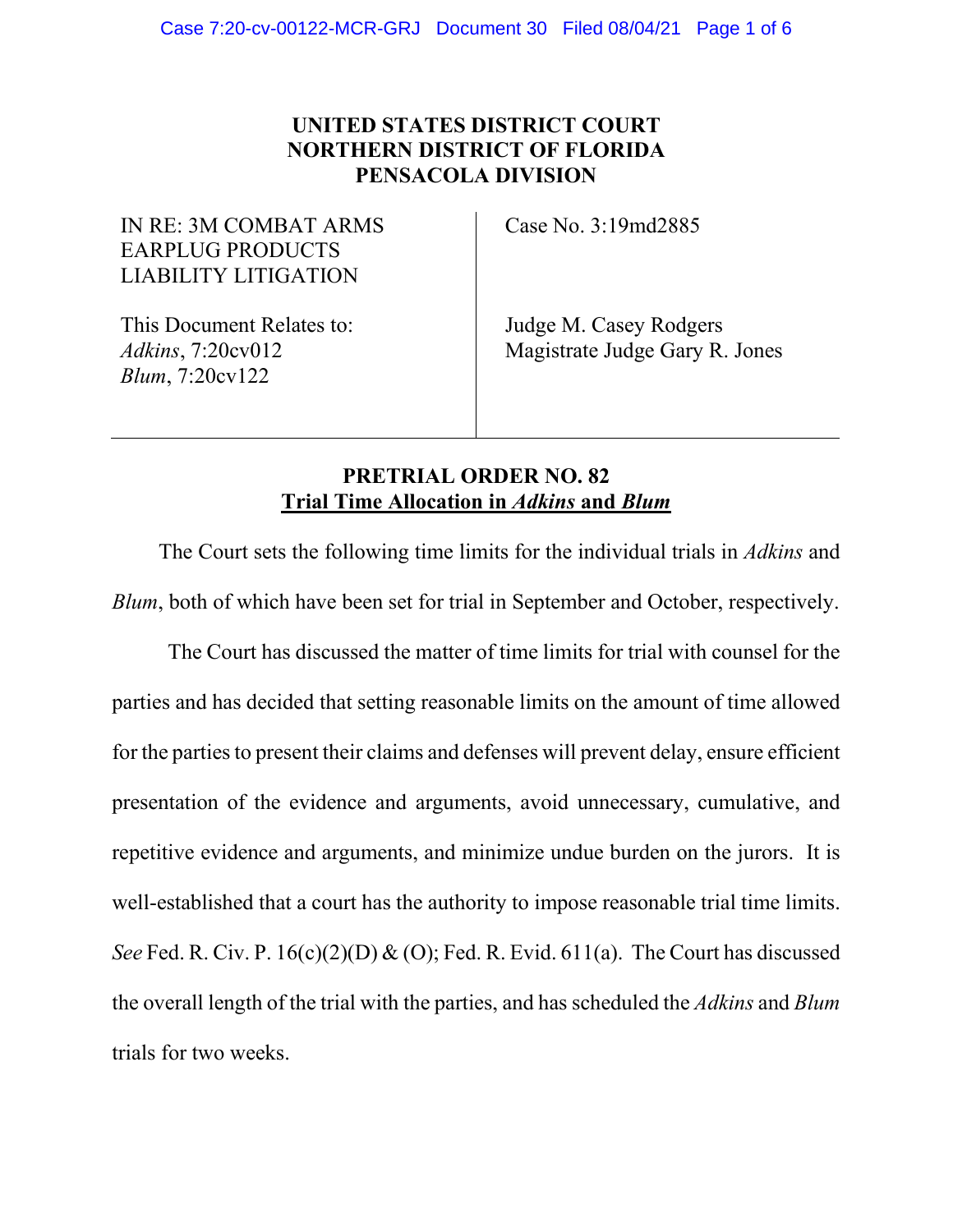The length of an average trial day in trials before the undersigned is 9.5 hours, with the day starting at 8AM and ending at 5:30PM. The first half hour is reserved for bench discussions on matters needing resolution by the Court. The remaining 9 hours is jury time. After accounting for a mid-morning, mid-afternoon, and lunchtime break, and allowing some additional cushion time, the actual time in trial with the jury each day is 7.5 hours. The Court reserves the right to extend any trial day if warranted in order to complete the trial within the trial period set.

In this case, 10 business calendar days have been set aside for the trial, which includes time for jury selection and opening statements on the first day and instructions and closing arguments on the last day. The Court does not intend to include the first day and closing arguments in the time calculation, so the actual amount of charged time for trial is approximately 8.5 days. Thus, the Court allocates a total of sixty-four (64) hours to this trial.

On consideration of the time necessary to educate the jury on the science and the development, testing, and sales of the CAEv2, and consistent with the two Group A individual bellwether trials (*Baker* and *McCombs*) that also consisted of a single plaintiff's claims, the Court has decided that the time will be split 55/45, with Plaintiff having 35 hours to try his case, including any rebuttal case, and Defendants having 29 hours to try their case. This time allocation excludes jury selection,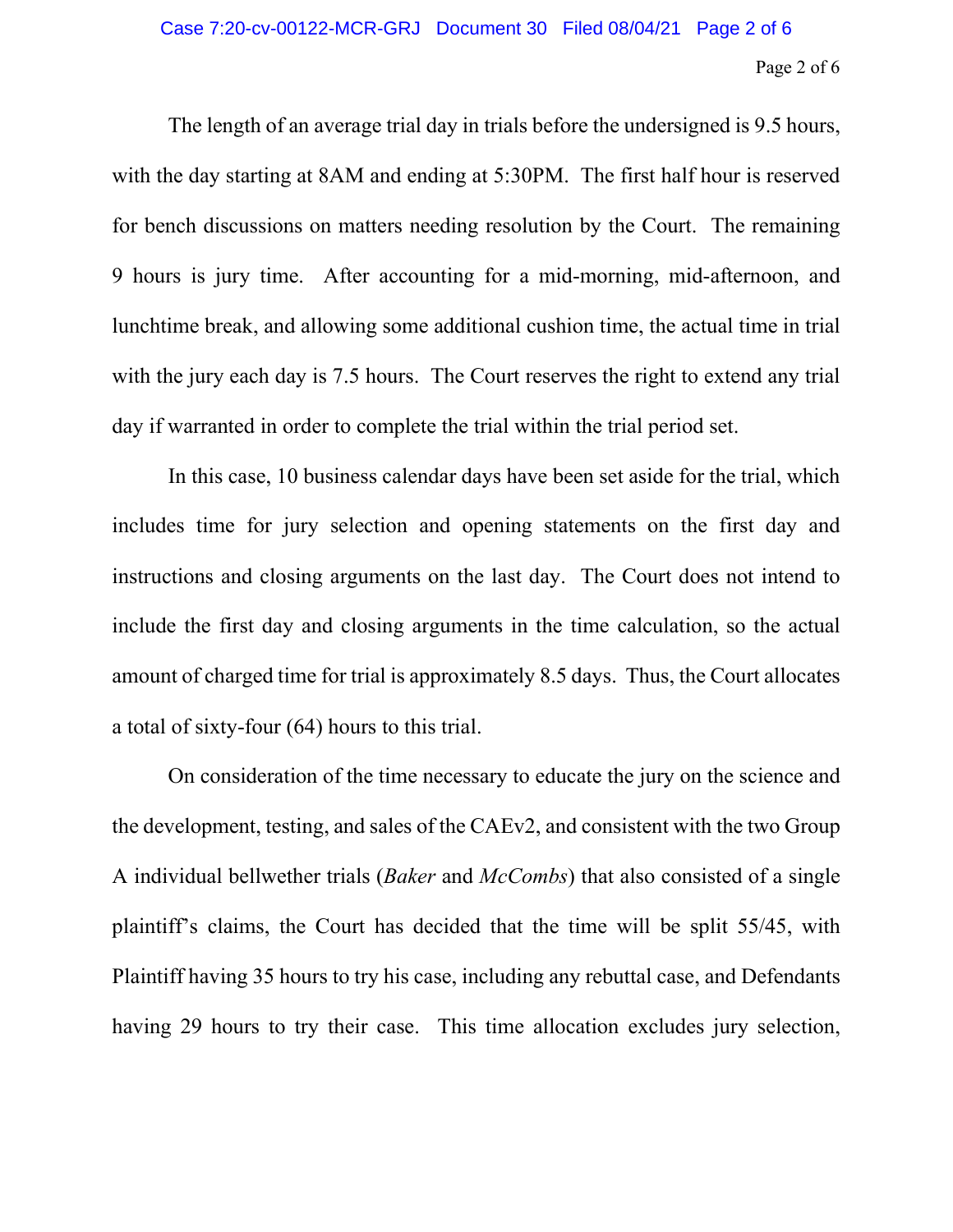openings, closings, and jury instruction. 1 This decision is based on the Court's consideration of the parties' presentations in all of the Group A bellwether trials and Plaintiff's need to educate the jury early in the trial, as indicated.

Time will count against a side's allocation whenever it is questioning a witness, arguing an objection or other matters to the Court, or otherwise presenting its case, including motions for judgment as a matter of law. Time spent arguing evidentiary or other *in limine* matters after the final pretrial conference, including the Court's review of written submissions on such matters, will count against a side's allocation.<sup>2</sup> The Court also reserves the right to count the time spent following the start of the trial arguing jury instructions; i.e. the jury charge conference.

If a party intends to read or play deposition testimony before the jury, this may require the Court to rule on objections to designated testimony. The reading of deposition testimony may constitute trial time. Time will count against a side's allocation for all testimony that side has designated to be read or played by video. The parties are directed to confer prior to the presentation of any deposition testimony to attempt to agree on how the time spent reading or playing the deposition

<sup>&</sup>lt;sup>1</sup> The Court will be the official timekeeper and its clock will be the official clock. The Court will keep track of each side's time and notify counsel at regular intervals of the time used by each side.

<sup>2</sup> Time the Court spends reviewing written *in limine* submissions and hearing argument on such matters prior to or during the final pretrial conference will not count against a party's allocation.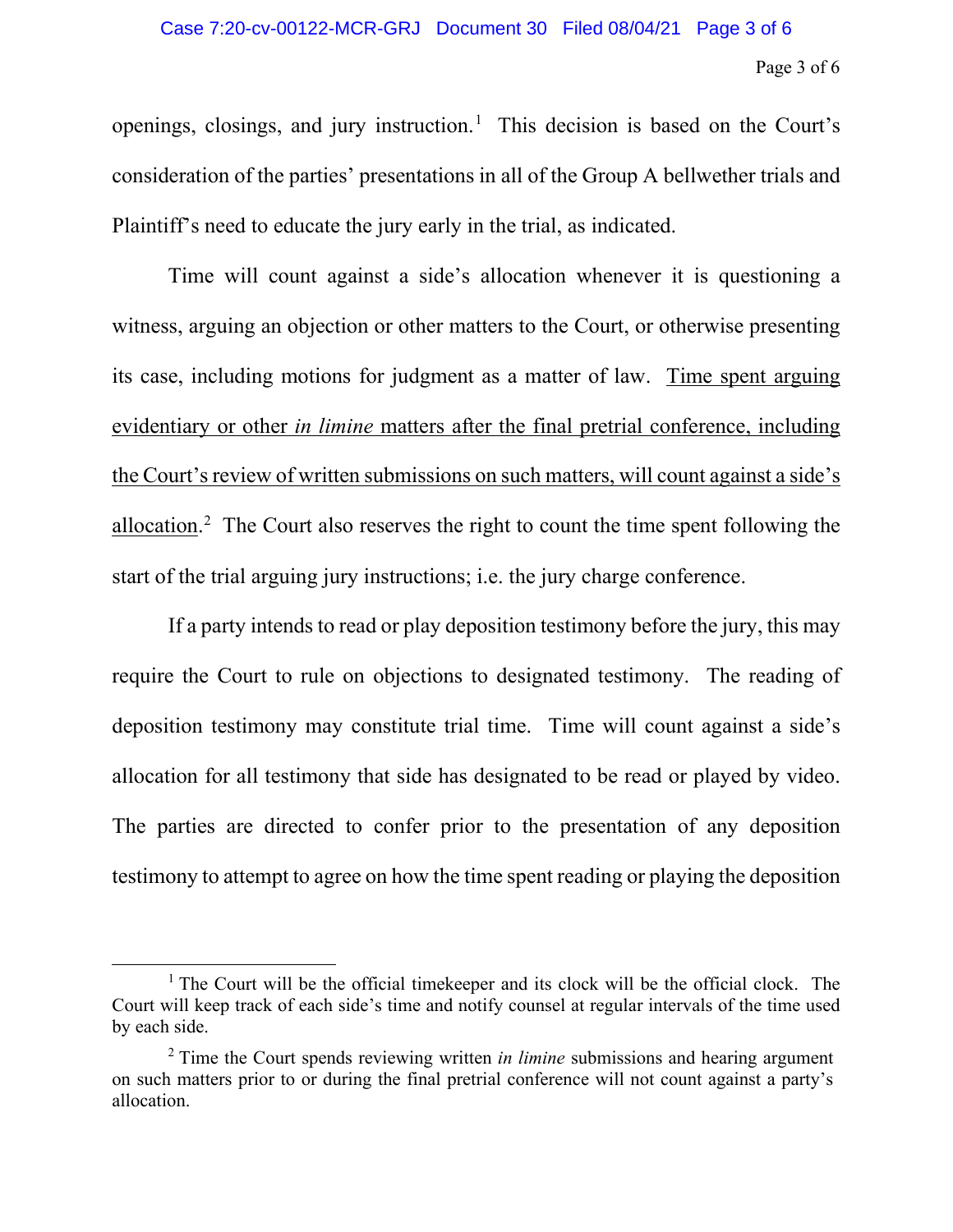should be allocated as between the parties. In this regard, the Court encourages the parties to do their best to pare down deposition testimony to significant and nonrepetitive matters.

The allocation of 64 hours is subject to reduction based on rulings barring or limiting claims, precluding opinion witness testimony, and excluding or limiting evidence via *in limine* rulings and rulings made during trial. Additionally, the parties are forewarned that the Court may reduce a party's allotted time for, among other things, presenting unduly cumulative testimony or evidence or evidence of minimal probative value, or repeatedly making unwarranted objections to testimony or exhibits.

With regard to exhibits, the Court directs the parties to attempt to pare down their exhibit lists, resolve foundational objections to exhibits by stipulation or otherwise, and attempt to narrow objections to exhibits to the extent reasonably possible. This is in both sides' interest, as it will reduce the time needed for resolving objections at trial. The Court reserves the right to impose an overall limit on the number of exhibits introduced by each side.

Further particulars of the rules for time allocation may be addressed at or before the trial, although the Court will not reconsider the decisions outlined in this Order.

In addition, with one exception explained below, the Court will exercise its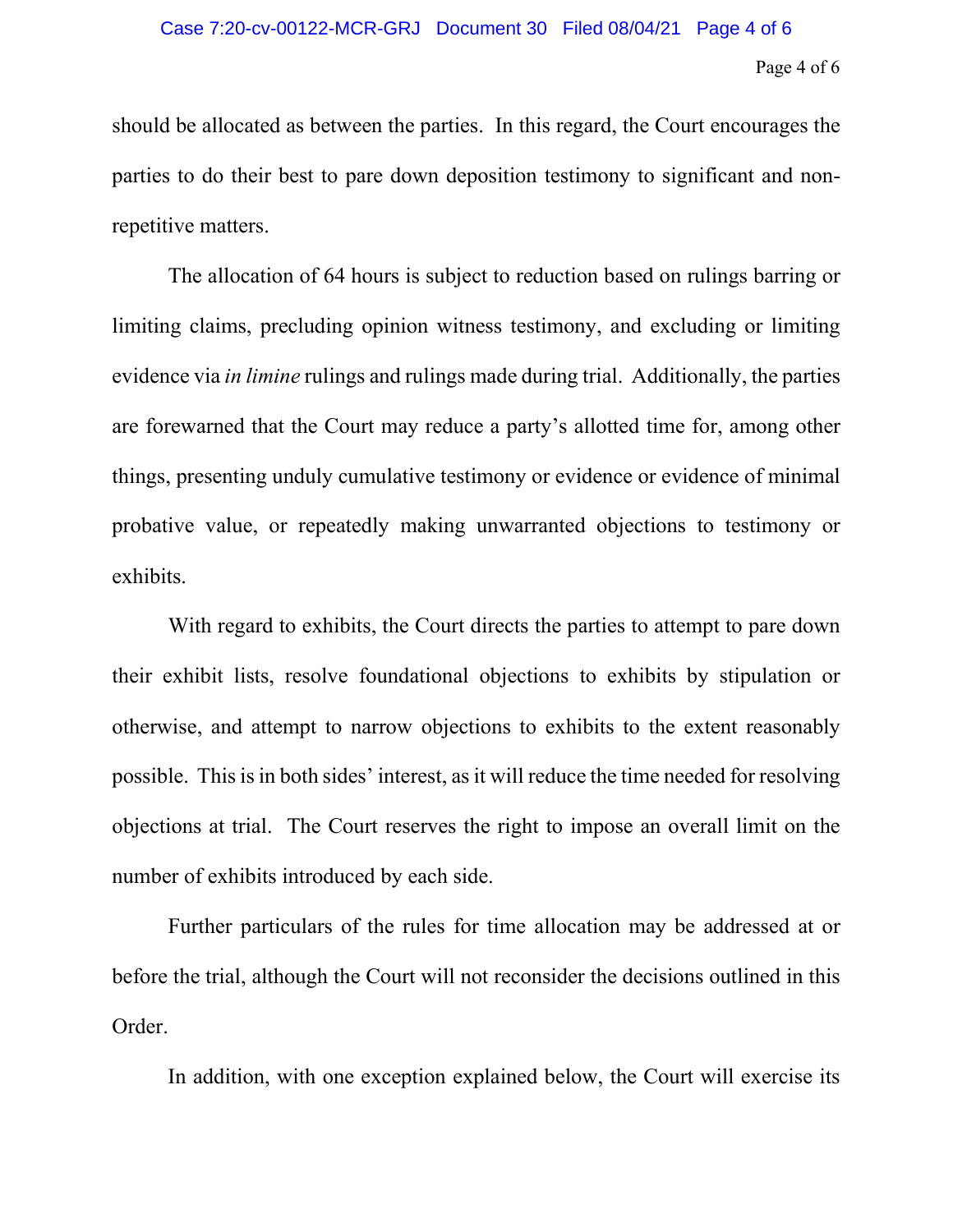## Page 5 of 6

authority pursuant to Federal Rule of Evidence 611(a) to require that each witness be called only once and will not be recalled later in the case, except to rebut evidence offered later that the party wishing to recall the witness could not reasonably have anticipated. Consistent with this directive, there will be no restriction on the scope of cross-examination of a witness called by an adverse party. In addition, examination of a witness beyond redirect (beyond "recross," for a witness called by an adverse party) will not be permitted absent a showing at sidebar—for which the requesting party will be charged time—that the immediately preceding examination by the other side raised new points that the party has been unable to adequately address.

For any adverse witness testimony presented via deposition by one side, the Court will require the "cross" (which is really direct) of that witness to be presented to the jury in the other side's case. The other side, however, may present limited clarification testimony excerpts in the presenting side's case. The matter of what testimony is true "clarification" versus direct must be discussed among the parties with Judge Herndon's assistance before being brought to the Court for resolution. To the extent the party seeking to admit the clarification testimony fails to abide by this directive, the testimony will not be allowed. Under no circumstances will the Court entertain argument on this issue at trial.

To minimize interruptions in the jury's receipt of evidence, the Court will